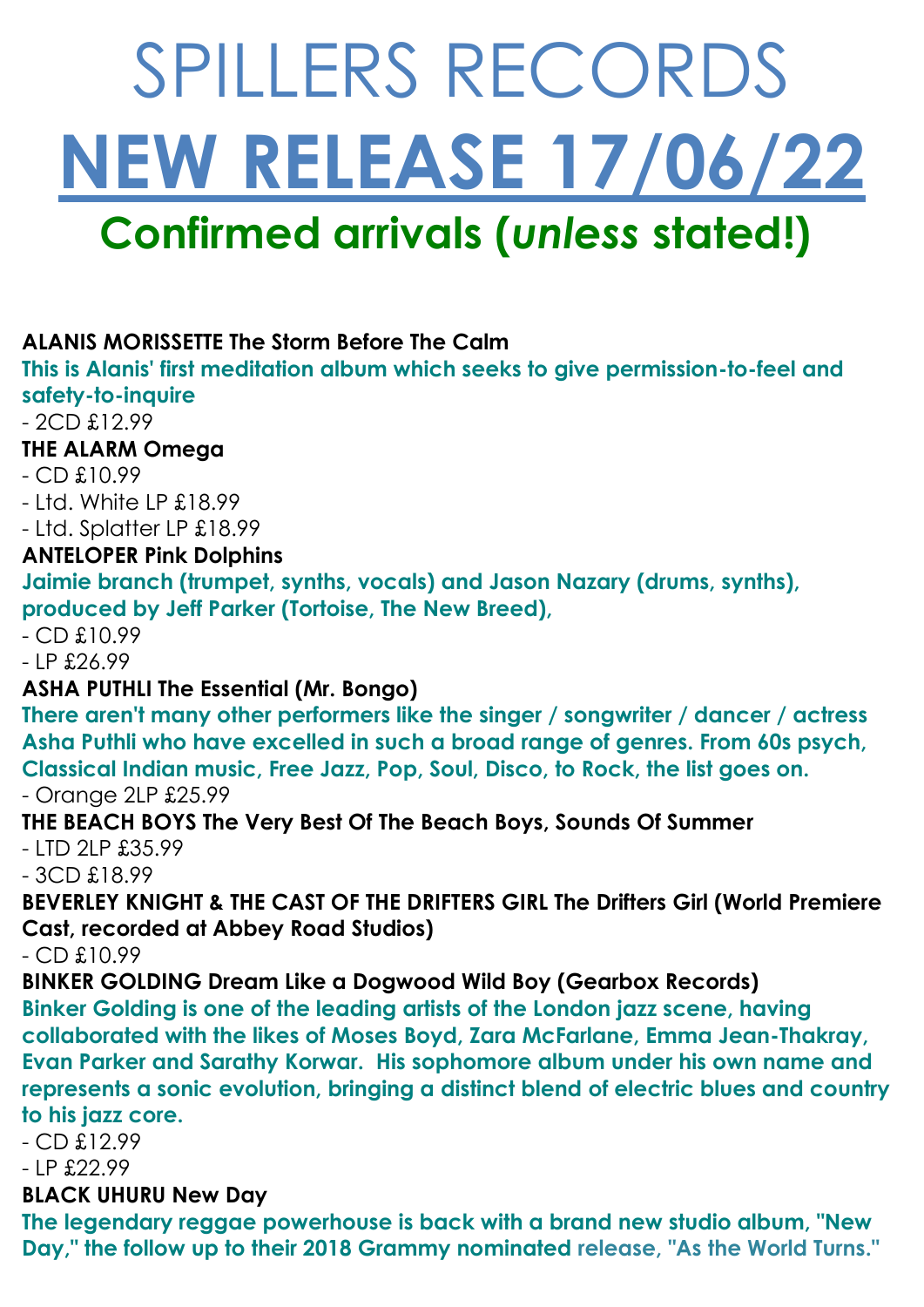- CD £9.99 / Opaque Orange LP due 1/7/22 £18.99 **CABARET VOLTAIRE Micro-Phonies (Mute)**  - Turquoise LP + MP3 £22.99 **CABARET VOLTAIRE The Covenant, The Sword And The Arm Of The Lord (Mute)**  - White LP + MP3 £22.99 **CABARET VOLTAIRE The Crackdown (Mute)**  - Grey LP + MP3 £22.99 **CHARLES WATSON Yes (Moshi Moshi)**  - Clear LP £21.99 **CHRIS BANGS & MICK TALBOT Back To Business (Acid Jazz UK) Having previously recorded together Yada Yada and Soundscape, Back To Business marks the first Bangs and Talbot collaboration for years. Vital for Mod collectors and beyond.**  $-$  CD  $£10.99$ - LP £22.99 **CORB LUND Songs My Friends Wrote (New West)** - Ltd, Signed CD £16.99 **DANIEL JOHNS (SILVERCHAIR) FutureNever**  - CD £9.99 / - LP £19.99 / Blue & Red Marble LP £ 19.99 (LP formats both due 26/08/2022) **DAVID BOWIE The Rise and Fall of Ziggy Stardust and the Spiders from Mars**  - 50th Anniversary Picture Disc + replica promotional poster £34.99 / - 50th Anniversary Half Speed Master £28.99 **DIRE STRAITS Money For Nothing** - LTD 2LP £30.99 **EXAMPLE We May Grow Old But We Never Grow Up**  - CD £10.99 / LP (due 30/09/2022) £22.99 **FOALS Antidotes (Reissue)** Ltd. Recycled Colour LP 22.99 **FOALS Life Is Yours** - CD £11.99 - Ltd. 140g White LP £22.99 **FREAKONS (Mekons + Freakwater)** - Freakons £11.99 - LP + MP3 £23.99 **GOLDIE Timeless (25 Year Anniversary Edition) (London Records) With New Liner Notes by Tim Barr** - 140g 3LP £43.99 **HERCULES & LOVE AFFAIR In Amber (Skint Records)**  - CD £10.99 - Ltd. Gold 2LP £26.99 **JAMES AND THE COLD GUN False Start (Venn Records) Cardiff alternative rock duo James and the Cold Gun are pleased to announce the details of their debut EP False Start, set for release on April 29th 2022 through Gallows' label Venn Records and Seattle-based label Loosegroove Records, owned by Stone Gossard (Pearl Jam) & Regan Hagar (Malfunkshun, Brad, Satchel).** - Limited Edition 5 Track Green 12" £17.99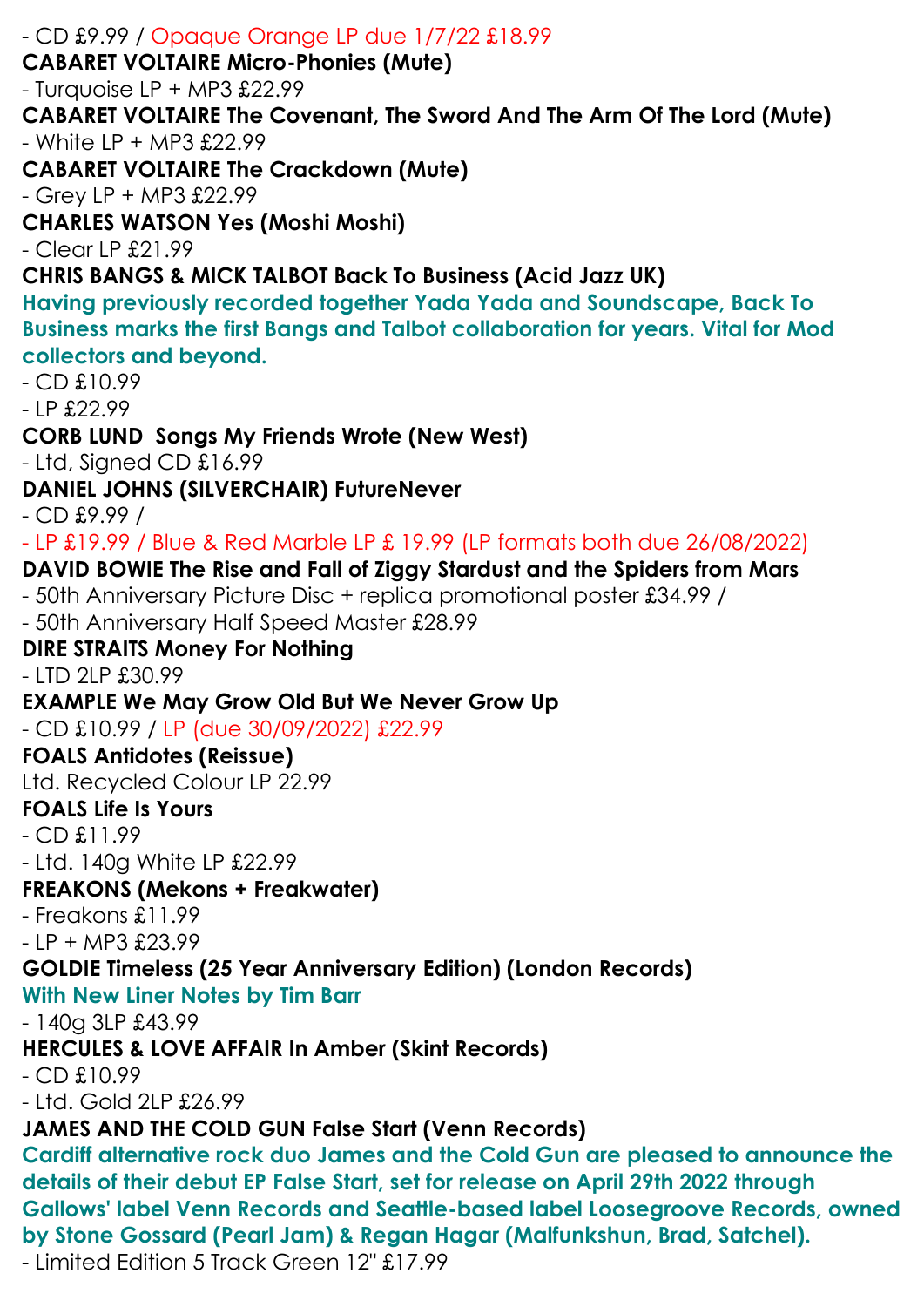**JANE WEAVER Oblique Fantasy (Speedy Wunderground)**

- Ltd. 7" £9.99

**JESSIE BUCKLEY & BERNARD BUTLER For All Our Days That Tear The Heart**

**A remarkable work of windswept beauty and catharsis, and given that it seemed to come out of nowhere, it also feels like a gift. "More than anything, I wanted it to be joyous – properly joyous – because there is such joy in Jessie, there really is," says Bernard. "In spite of the darkness and the intensity in these songs, I'm just flying when I listen back to them."**

- CD £10.99

- 180g 2LP £30.99

**JONI MITCHELL Blue** 

- Remastered CD £10.99

**KAREN DALTON Shuckin' Sugar**

**Three reel to reel tapes that miraculously were unearthed, featuring two complete shows from The Attic in January '63, and a benefit concert for The Congress of Racial Equality (CORE) recorded the following February.**

- Ltd. Import CD £15.99

**KING GIZZARD & THE LIZARD WIZARD I'm In Your Mind Fuzz (Heavenly Recordings)** - Audiophile 2LP £25.99

**KING GIZZARD & THE LIZARD WIZARD Paper Mâché Dream Balloon (Heavenly Recordings)** 

**This version includes the original LP Plus Instrumentals! No vocals. No harmonies. No singers. Just... pure.... acoustic... Bliss.**

- Instrumentals Edition 2LP £25.99

**MF DOOM Operation: Doomsday (Original Cover)**

- 2LP + Poster £30.99

#### **NOVA TWINS Supernova**

- CD £8.99

- Indie Exclusive Clear LP £16.99

#### **OLIVIA RODRIGO Sour**

- VERY LTD Anniversary Pink LP £22.99

**PARQUET COURTS Light Up Gold (What's Your Rupture)**

- Repress LP What's Your Rupture £18.99

**PERFUME GENIUS Ugly Season (Matador)** 

- 2LP £23.99

#### **PRINCE The Gold Experience**

**Originally released in September, 1995, this is the first time the complete album will be reissued following the legal battle over "The Most Beautiful Girl in the World".**

- CD £10.99 / NB LP release is due for Record Store Day, Sat 18th June on a 1st come, 1st served basis as per RSD rules

**SINEAD O'BRIEN Time Bend And Break The Bower (Chess Club)**

- CD £10.99 / Ltd. Clear LP out last week £21.99

**THE SMILE (Radiohead / Sons Of Kemet) A Light For Attracting Attention (XL)** 

- CD £ 9.99

- Indies Yellow 2LP £ 29.99

- 2LP £ 26.99

**TV PRIEST My Other People (Sub Pop Records)**